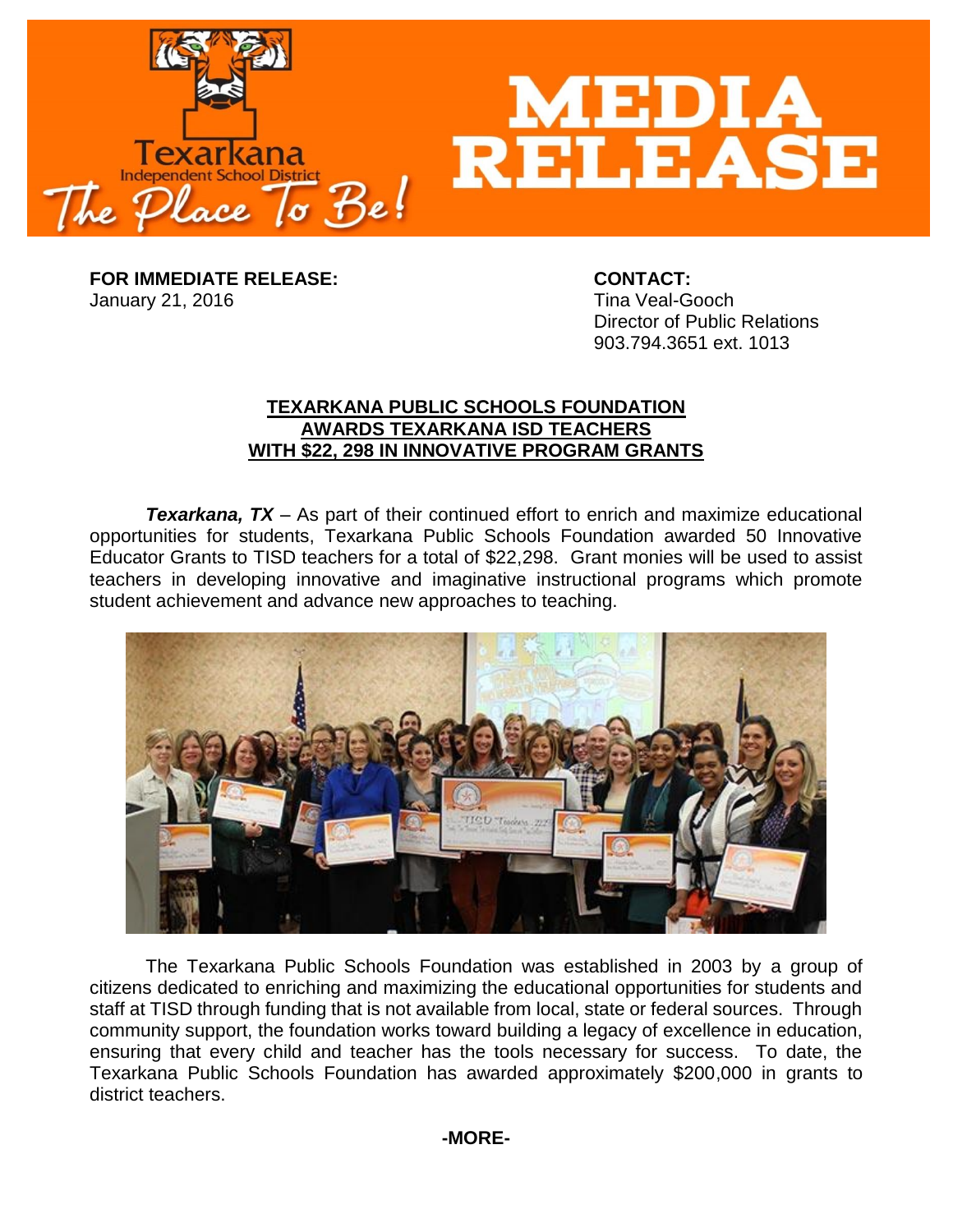Teachers receiving Innovative Educator Grants, along with program name are: **Brittany Adcock -** *"Creating and Sharing our Digital Portfolios"* **Miriam Ballard -** *"Apple TV"* **Manuel Castano -** *"We Learn by Doing"* **Kelly Cordray -** *"Whisper your Way to Improved Reading"* **Angela Coston -** *"Deeping Reading Comprehension through Spanish Novels"* **Samuel Coston -** *"iPad Education"* **Kacey Davis -** *"I Can't Sit Still! I'm in Pre-K"* **Blanca De La Fuente -** *"Read, Read, Read!"* **Shauna Denson -** *"What's In Your Tool Box?"* **Christin Dickens -** *"Stupendous Stations"* **Kim Downs -** *"Technology Stations in the Collaborative Classroom"* **Elizabeth Ann Duke -** *"Speech Buddies"* **Sonya Freeze -** *"Leadership Day"* **Summer Gibson -** *"Wiggle While You Work"* **Therisa Gray & Carlos Gorostiza -** *"Bridging the Special Education Gap through Technology"* **Beth Greening -** *"Critique Yourself"* **Lori Hambleton -** *"Balance for Focus"* **Lindy Hatridge -** *"Stability Ball Implementation"* **Senitha Hodge -** *"I'm in Charge of Me"* **Joya Holden -** *"Learning & Growing Through Powerful Literature"* **Ruth Ellen Hopper -** *"Tiger Tiles"* **Amy Kyles -** *"Mini iPads Equal Maximum Learning"* **Stefanie Laird -** *"Practice Makes Awesome!"* **Brandi Langford -** *"Can You Hear Me Now?"* **Kristen Larey -** *"Tech Savvy"* **Liliana Luna -** *"Ready, Set, Let's Read!"* **Brandy Lynn -** *"Science to the Max!"* **Rita Martin -** *"Roller Coaster Engineering"* **Pat Mazer -** *"Science to the Max!"* **Tamara McGraw -** *"Growing Great Learners"* **Sara Molchany -** *"iPad Minis Equal Maximum Learning"* **Esmeralda Montiel Contreras -** *"Science to the Max!"* **Pamela Nickelberry -** *"Money Sense with Cents"* **Patti O'Bannon -** *"Teaching our Digital Natives"* **Jacquelyn Osborne -** *"Bouncing for Focus"* **Maria Othman -** *"Apple iPad Air Imagine Learning"* **Stephanie Parker -** *"Evidence, Research, Assessments, Oh My!"* **Julie Patterson -** *"Grab Your Passport: Explore the World"* **Jenny Rankin -** *"It's Library Station Time!"* **Martha Sanchez -** *"Science to the Max!"* **Val Shoulders -** *"iPad Education"* **Jennifer Singleton -** *"Multiplication Population"* **Daniela Tirrito -** *"Science to the Max!"* **Michelle Turner -** *"Cruising to Success"* **Nathan Upchurch -** *"Magnetizing Minds to Earth Science"* **Carolyn Vernon -** *"Virtual Fieldtrips to France & Beyond"* **Kiaundra Walker -** *"It's Okay to Wiggle"* **Magan Wisdom -** *"Step Back to Step Up"* **Elodia Witterstaetter -** *"Bilingual Books"* **-MORE-**